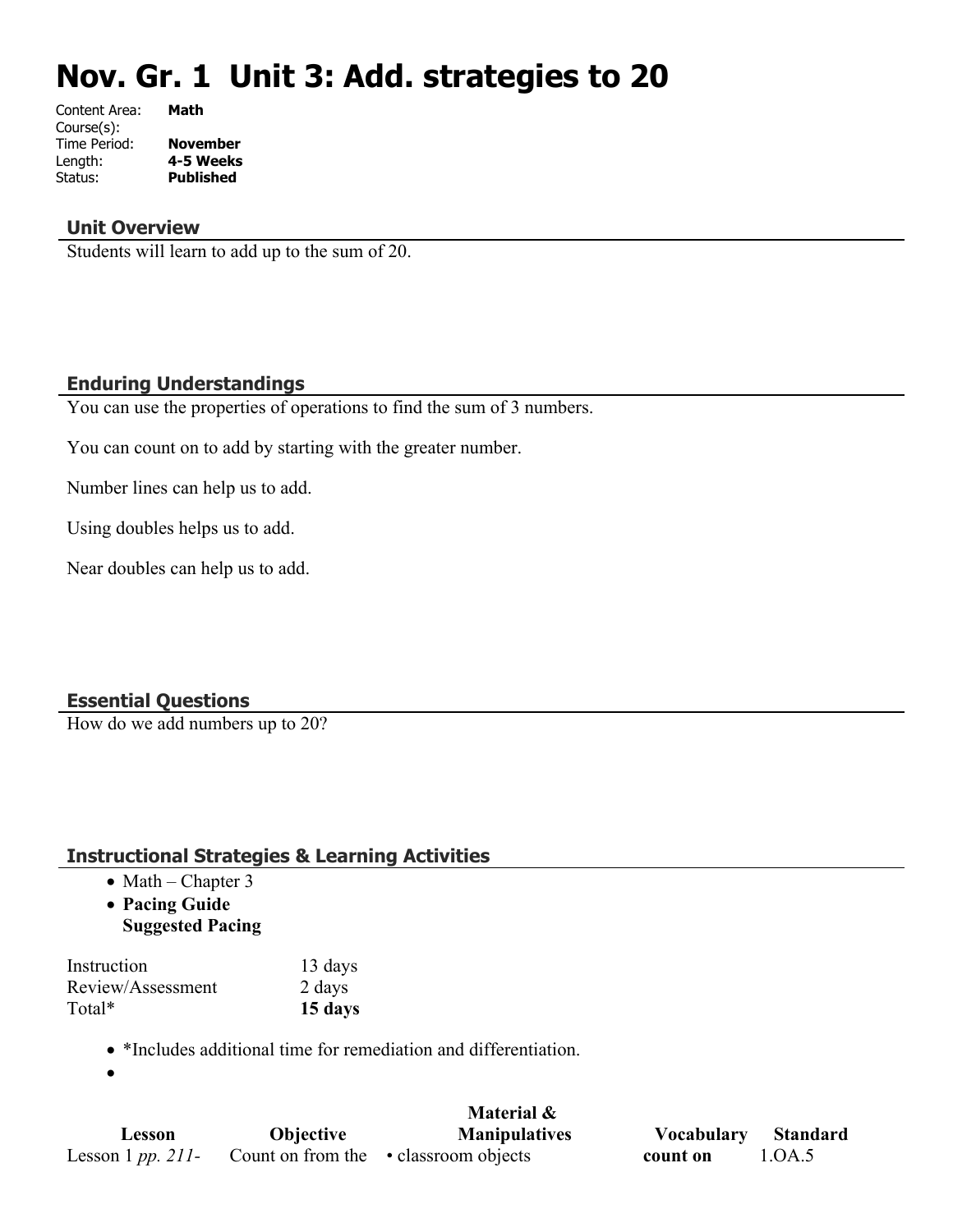| 216 Count On 1, 2, greater number to<br>or 3                          | find the sum.                                                    | • crayons<br>· domino                                                                                            |                                                           | 1.0A.6                                        |
|-----------------------------------------------------------------------|------------------------------------------------------------------|------------------------------------------------------------------------------------------------------------------|-----------------------------------------------------------|-----------------------------------------------|
|                                                                       |                                                                  | • connecting cubes<br>· index cards                                                                              |                                                           | <b>Major</b><br><b>Cluster</b>                |
|                                                                       |                                                                  |                                                                                                                  |                                                           | MP 1, 2, 4,<br>8<br>1.0A.5<br>1.0A.6          |
|                                                                       |                                                                  | • number cube<br>• cups                                                                                          |                                                           | <b>Major</b><br><b>Cluster</b>                |
| Lesson $2 pp. 217$ -<br><b>Pennies</b>                                | on.                                                              | • connecting cubes<br>222 Count On Using Use pennies to count manipulative pennies<br>$\cdot$ number cards (0-9) |                                                           | MP 1, 2, 3,<br>4, 5<br>1.0A.5<br>1.0A.6       |
| Lesson $3 pp. 223$ -                                                  |                                                                  | • masking tape<br>$\cdot$ number cards (0-12)                                                                    |                                                           | <b>Major</b><br><b>Cluster</b>                |
| 228 Use a Number<br><b>Line to Add</b>                                | Use a number line to • connecting cubes<br>help find the sum.    | • number lines                                                                                                   | number line                                               | MP 1, 2, 3,<br>5, 8<br>1.0A.6                 |
| Lesson 4 pp. 229-                                                     | Use the doubles to                                               | • connecting cubes<br>• write-on/wipe-off boards                                                                 |                                                           | <b>Major</b><br><b>Cluster</b>                |
| 234 Use Doubles to<br>Add                                             | find the sum.                                                    | add strategy to help • manipulative pennies<br>• two-color counters                                              | addends<br>doubles                                        | MP 1, 2, 6,<br>7, 8<br>1.0A.6                 |
| Lesson 5 $pp. 235$ -<br>240 Use Near<br><b>Doubles to Add</b>         | Use the near doubles<br>to add strategy to<br>help find the sum. | • connecting cubes<br>• two-color counters                                                                       | doubles<br>doubles minus<br>1<br>doubles plus 14, 5, 6, 7 | <b>Major</b><br><b>Cluster</b><br>MP 1, 2, 3, |
| <b>Check My Progress</b>                                              |                                                                  |                                                                                                                  |                                                           | 1.0A.1                                        |
| Lesson 6 pp. 243-<br>248 Problem-                                     |                                                                  |                                                                                                                  |                                                           | <b>Major</b><br><b>Cluster</b>                |
| <b>Solving Strategy:</b><br><b>Act It Out</b>                         | Act it out to solve<br>problems.                                 | • connecting cubes                                                                                               |                                                           | MP 1, 3, 4,<br>6<br>1.0A.6                    |
|                                                                       | Use counters and a<br>ten-frame to make                          | • Work Mat 2                                                                                                     |                                                           | <b>Major</b><br><b>Cluster</b>                |
| Lesson $7$ pp. 249-<br>254 Make 10 to Add 10.<br>Lesson 8 $pp. 255$ - | sums greater than<br>Identify related                            | • two-color counters<br>• crayons<br>• timer                                                                     |                                                           | MP 1, 3, 4,<br>5, 6, 8<br>1.0A.1              |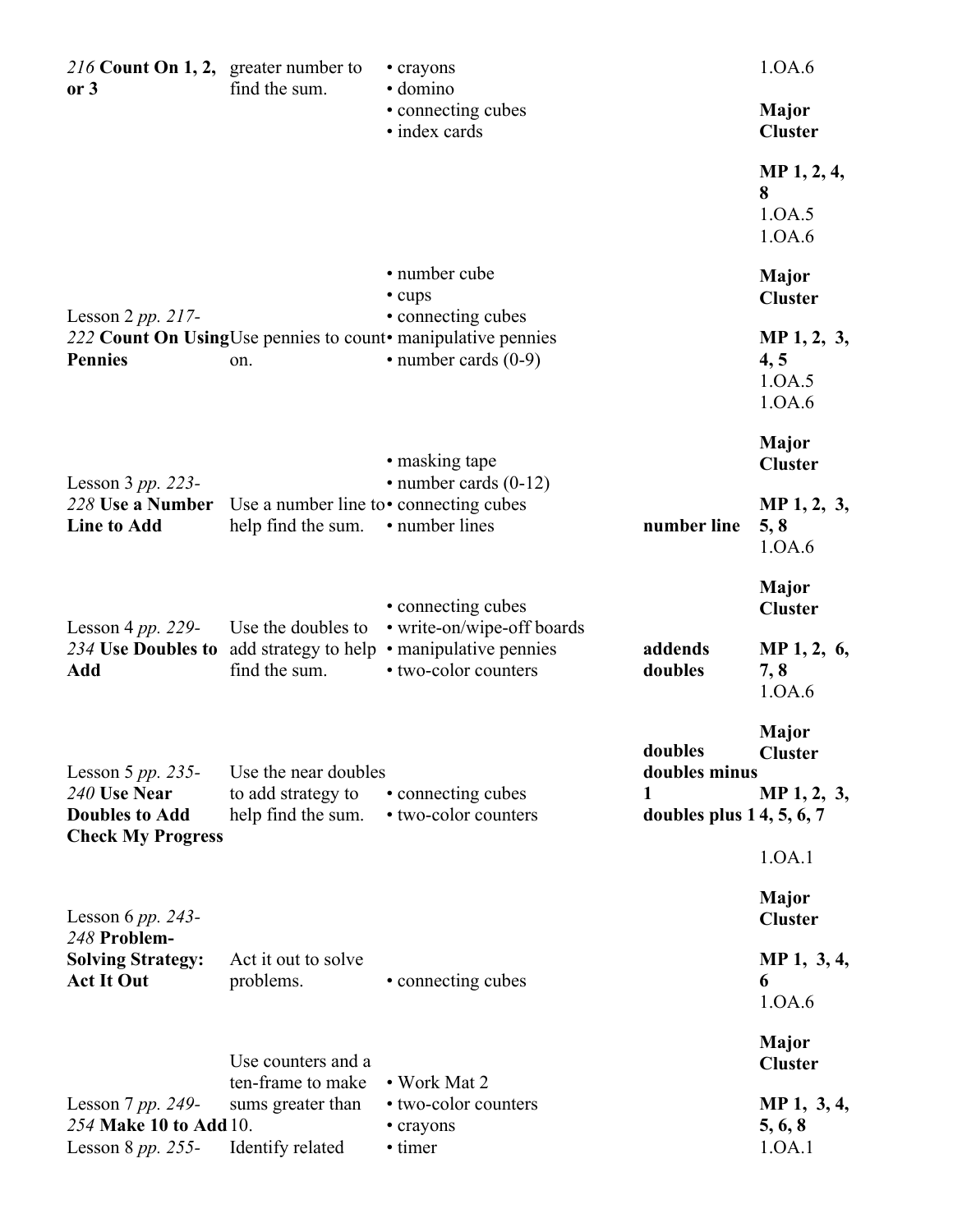| $260$ Add in Any                                                                  | addition facts.                                               | • Work Mat $2$                                  | 1.0A.3                                  |
|-----------------------------------------------------------------------------------|---------------------------------------------------------------|-------------------------------------------------|-----------------------------------------|
| Order                                                                             |                                                               | • two-color counters<br>• crayons<br>· dominoes | <b>Major</b><br><b>Cluster</b>          |
|                                                                                   |                                                               | • write-on/wipe-off boards                      | MP 1, 3, 4,<br>6, 8<br>1.0A.2<br>1.0A.3 |
|                                                                                   | Add three numbers $\cdot$ Work Mat 2                          | by looking for • two-color counters             | <b>Major</b><br><b>Cluster</b>          |
| Add Three Numbers ten.<br><b>Fluency Practice</b><br><b>My Review and Reflect</b> | Lesson 9 pp. 261-266 doubles or making a $\cdot$ number cards | • connecting cubes                              | MP 1, 2, 3,<br>5, 6, 7                  |
|                                                                                   | • Chanton 2. Taxaatad Stuategia Intervention                  |                                                 |                                         |

- **Chapter 3: Targeted Strategic Intervention**
- $\bullet$
- $\bullet$   $\overline{\phantom{0}}$
- **Differentiated Instruction**
- **What's the Math in This Chapter?**
- **Reading Connections**
- Chapter 3

# **Integration of Career Readiness, Life Literacies and Key Skills**

Students will establish and follow rules, routines, and responsibilities throughout the year.

|                 | Critical thinkers must first identify a problem then develop a plan to address it to<br>effectively solve the problem. |
|-----------------|------------------------------------------------------------------------------------------------------------------------|
| TECH.9.4.2.CI.1 | Demonstrate openness to new ideas and perspectives (e.g., 1.1.2.CR1a, 2.1.2.EH.1,<br>6.1.2. Civics CM. 2).             |
| TECH.9.4.2.CT.2 | Identify possible approaches and resources to execute a plan (e.g., 1.2.2.CR1b, 8.2.2.ED.3).                           |
| TECH.9.4.2.CI.2 | Demonstrate originality and inventiveness in work (e.g., 1.3A.2CR1a).                                                  |
| TECH.9.4.2.CT.3 | Use a variety of types of thinking to solve problems (e.g., inductive, deductive).                                     |
|                 | Different types of jobs require different knowledge and skills.                                                        |
| WRK.9.2.2.CAP.1 | Make a list of different types of jobs and describe the skills associated with each job.                               |

## **Technology Integration**

Students will interact with the textbook/workbooks on the Smartboard throughout My Math Lessons.

Students will engage in lessons on Dreambox, an interactive Math program that allows progress at a students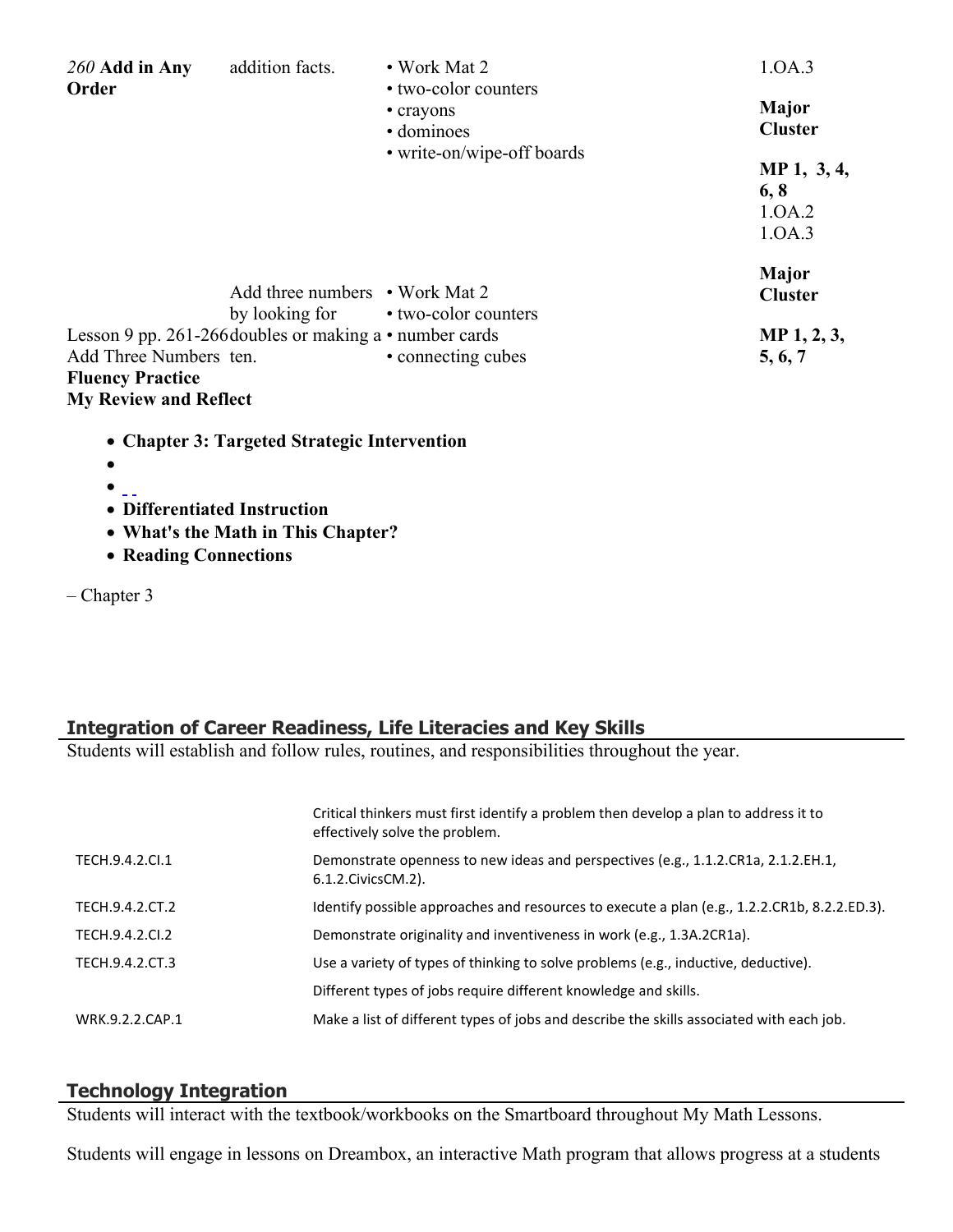own pace through the Standards in Math for Grade 1.

### **Interdisciplinary Connections**

Students will use leveled books to reinforce and extend problem-solving skills and strategies.

| LA.RI.1.1 | Ask and answer questions about key details in a text.                                                                                                |
|-----------|------------------------------------------------------------------------------------------------------------------------------------------------------|
| LA.RI.1.7 | Use the illustrations and details in a text to describe its key ideas.                                                                               |
| LA.SL.1.1 | Participate in collaborative conversations with diverse partners about grade 1 topics and<br>texts with peers and adults in small and larger groups. |

#### **Differentiation**

Each My Math unit throughout the series offers "approaching level", "on level" and "Beyond level" differentiated instructional hands-on choices, as well as ELL differentiated support. Please refer to the teacher edition for the activities.

#### **Modifications & Accommodations**

IEP and 504 accommodations will be followed.

## **Formative Assessments**

Teacher observation

Student conferences

**Discussion** 

Activities

games

homework